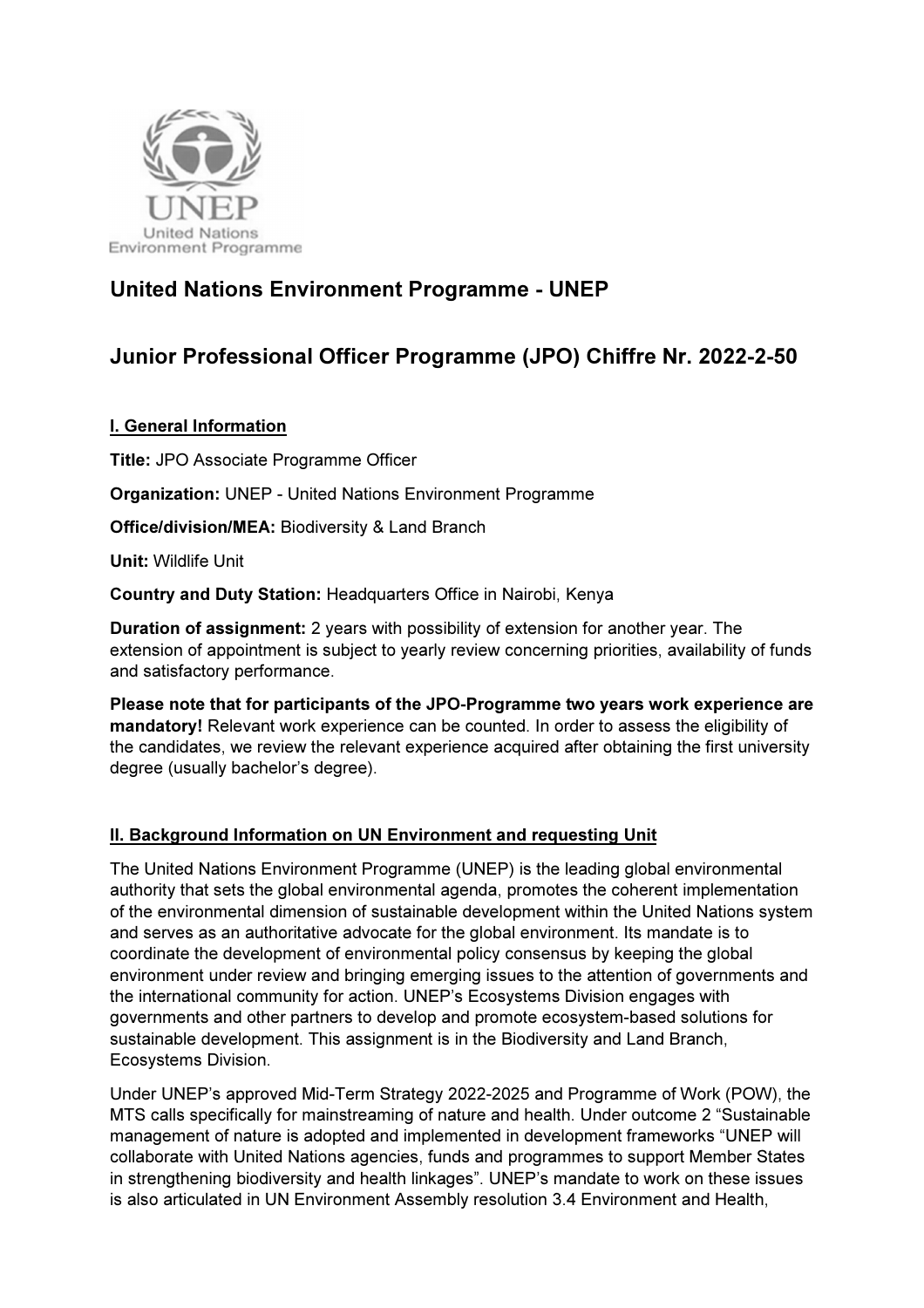which specifically references biodiversity, climate change, chemicals and waste, antimicrobial resistance and sustainable consumption and production aspects. In Spring 2022, UNEP the Food and Agricultural Organisation (FAO), The World Animal Health Organization (OIE), and the World Health Organisation (WHO) formed the Quadripartite Alliance for One Health between and strengthens the environment dimensions of the joint work. Considerable engagements are underway, including mutual support for the German-supported One Health High Level Expert Panel, collaboration on G7 and G20 health initiatives and many other areas. The recognition of previously under-developed environment aspects of one health approaches offers a unique opportunity for impact for UNEP and partners. A UNEP-wide technical working group for One Health has been established to enhance results and synergy across multiple pillars of the POW.

The JPO will support emerging initiatives on the integration of human, animal and environmental health, including aspects of zoonotic disease, pandemic prevention and other areas. This includes the preparation of evidence-based reports and proposals promoting sustainable policies that balance biodiversity conservation and economic development.

# III. Why is the Junior Professional Officer requested/ needed?

The Biodiversity and Land Branch, and specifically the wildlife unit had two JPOs whose terms have ended. The Unit is tasked with developing flagship initiatives to address the 2022-2025 Medium-Term Strategy, including a UNEP-wide portfolio on One Health and responses to the COVID 19 crisis and the development of a programme dedicated to the interlinkage between biodiversity and pandemic prevention (potentially supported by the IKI/BMU) in addition to the continued implementation of existing projects, such as the GEF 7 Congo Basin Impact Programme, the IKI Congo Peatlands Project, the Landscapes, Wildlife and People Framework Project, the EU-funded Africa's Coexistence Landscapes Project, and Convention on Biological Diversity enabling activities supporting 97 countries. The additional capacity provided by a JPO to focus on biodiversity within the One Health approach will be instrumental in the successful delivery of all these commitments and ambitions, supporting broader outward engagement with the Quadripartite and other partners and enabling mainstreaming of health aspects within UNEP programming. UNEP also leads the new German supported consortium on Biodiversity & Health, which implements the Nature for Health Trust Fund for Pandemic Prevention, and JPO would assist with this activity.

The JPO would be required for at least two years, ideally three, in which case the Branch would seek to mobilize resources to secure a fourth year.

The Branch offers excellent opportunities for learning, and skills development and exposure in a dynamic team that focuses on delivering results and finding feasible solutions to some of the most complex challenges facing biodiversity, wildlife, ecosystems and the livelihoods of the people. The JPO will be exposed to science-based and multidisciplinary approaches in policy development and programme implementation in a multi-national and multi-cultural environment.

# III. Supervision

The JPO will be directly supervised by Julian Blanc as first reporting officer. The Branch Chief, Doreen Robinson, who is also UNEP's primary focal point for One Health will be the second reporting officer. Additional reporting officers may be considered to ensure synergy across programs as needed.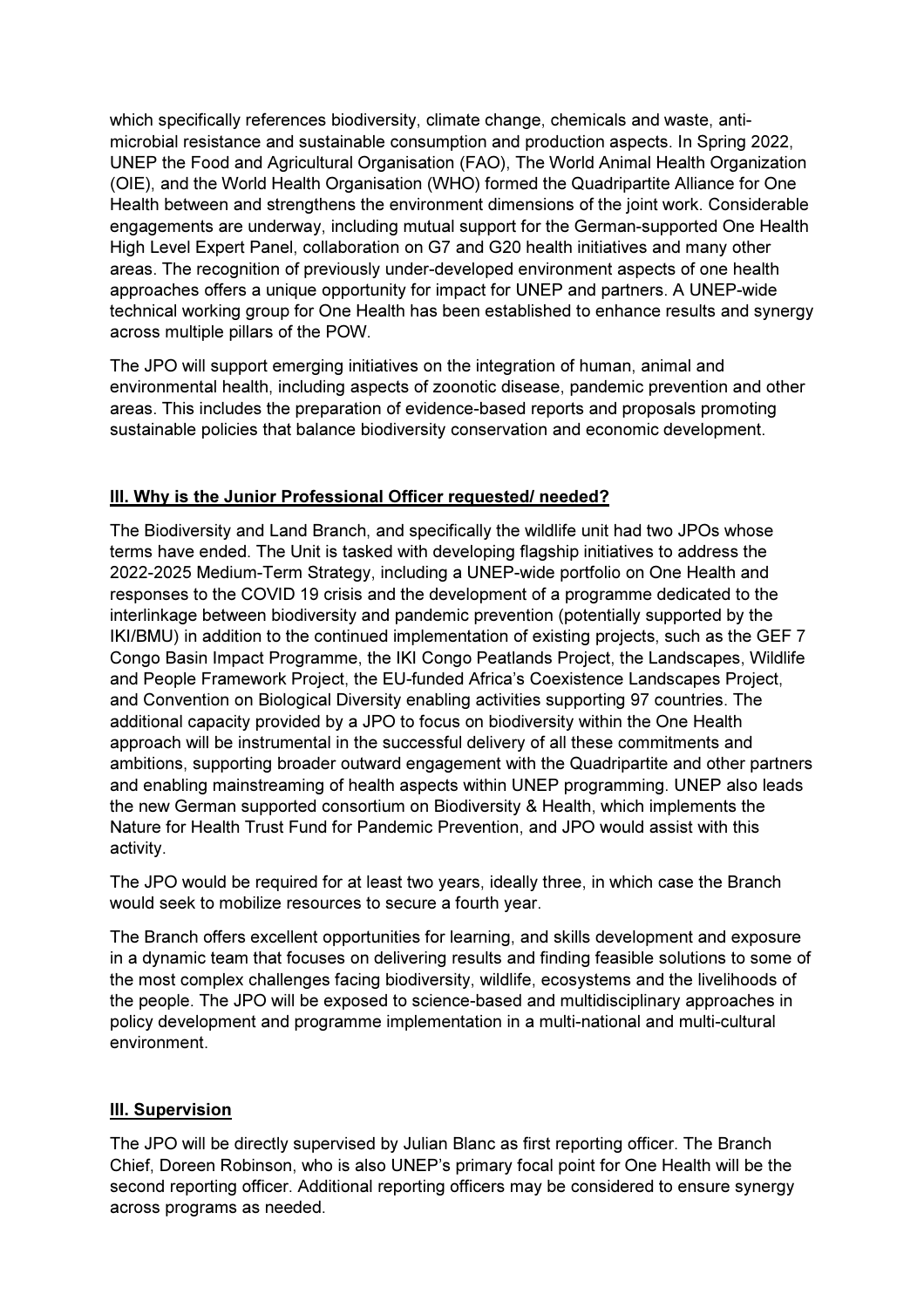# Content and methodology of the supervision

The JPO will be fully briefed on the portfolio of the Branch and Widlife Unit and given guided access to important programme and substantive documents to read. Annual work plans will be developed in accordance with programmatic needs as well as the JPO's strengths and interests. The JPO will engage in weekly unit meetings to review ongoing work and address any challenges encountered. In addition to regular appraisal meetings as required by the UN appraisal system, day to day supervision will be provided through regular meetings and interactions, review of deliverables and constructive feedback. While the JPO will be expected to take responsibility on delivering on commitments, the supervisory team has an open door policy for any support needed, be it of a technical, substantive or personal nature.

## IV. Duties, Responsibilities and output Expectations

#### Terms of reference

- Participate in the development, implementation and evaluation of programmes and projects, with specific focus on one health initiatives; monitor and analyze specific aspects of programme/project development and implementation; review relevant documents and reports; identify problems and issues to be addressed and recommend corrective actions; liaise with partners and stakeholders; identify and track follow-up actions.
- Serve as technical liaison to Quadripartite and other One Health Structures at global, regional and/or national levels to support delivery of results including enhanced partnership and resource mobilization.
- Assist in the coordination of activities related to budget funding (programme/project document preparation and funding proposals, progress reports, etc.) and preparation of related documents/reports (work programme, programme budget, etc.) on biodiversity and health and related topics.
- Carry out basic research on assigned aspects of programmes and other activities, etc., including the collection, analysis and presentation of data and information gathered from the scientific literature and other sources. Contribute to the preparation of various written outputs, e.g. draft background papers, briefing notes, analytical notes, sections of reports and studies, publications, etc.

Produce specific technical and policy documents related to the environment aspects of one health to support member states and other relevant partners to operationalize one health approaches.

- Engage in technical meetings, exchange and site visits and represent UNEP as needed to advance programmatic results at the science-policy interface.
- Provide administrative and substantive support to meetings, workshops, and other interactive sessions.
- Participate in outreach and awareness activities; participate in the development of training workshops, seminars, etc.; participate in and make presentations on assigned topics/activities.

#### Output expectations

- Grow and strengthen programmes, policy interventions and relevant institutional structures to advance operationalization of One Health approaches at international, regional and national levels.
- Deliver well-researched and sound analysis and thorough, well reasoned written outputs on conservation and health.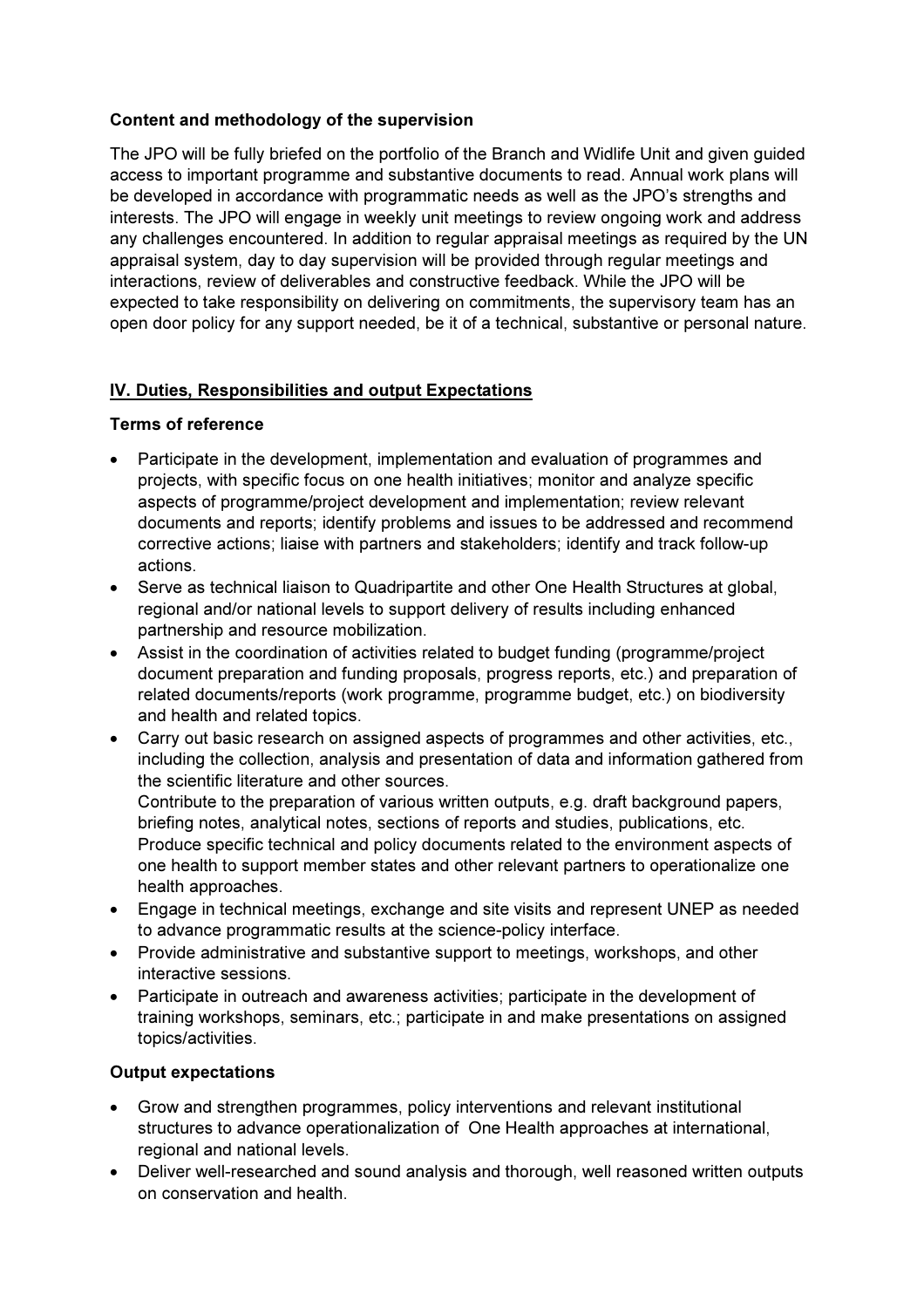- Effectively, and in a timely manner, liaise and interact with colleagues and concerned parties internally and externally.
- Contribute to technical discussions that improve policy guidance in reconciling issues of conservation, sustainable development and health.
- Contribute to the successful delivery of existing projects and development and inception of new projects and programmes.
- Deliver high-quality outreach and communication materials.
- Enhance information sharing and knowledge management through communications products, and dissemination of lessons learned from projects.
- Improve communication, coordination and collaboration with other UNEP Units and with partners outside the organization.
- Support enhanced UN systems delivery of integrated environment and health programmes.

# V. Travel

The Branch's projects often require international travel to project sites and meetings.The JPO will be expected to participate in several such missions, and funding for the JPOs travel is already secured under existing projects. However, the current coronavirus pandemic makes it difficult to predict when international travel missions may become safe and feasible again.

## VI. Training and Learning Elements

#### **Training**

The successful candidate will be exposed to the international environmental governance policy-making arena and will gain experience in the design and implementation of complex, multi-stakeholder programmes in a range of regions and countries.

In addition to induction training and a variety of mandatory and optional professional training modules provided by the United Nations – both online and in person – ample opportunities for on-the-job training, mentoring and learning by doing will be provided, including on project and programme management. Opportunities to participate in external meetings, workshops and webinars will also be provided. In addition, the JPO will be supported in identifying and undertaking more formal training courses to expand on relevant technical and management skills. The branch has partnerships with a number of international universities and international organizations that offer both formal and informal training opportunities. These include numerous universities, IUCN World Commision on Protected Areas and Specialist Groups, UN agencies among others.

Language training in UN languages and Swahili is available at the UN complex.

#### Learning elements:

After one year the Junior Professional Officer is able to:

- work effectively with colleagues and partners in diverse, multi-cultural teams;
- interact appropriately with officers and technical staff in relevant UN Secretariat units, UN funds, programs and other UN specialized agencies, representatives and officials in national governments, international organizations and consultants;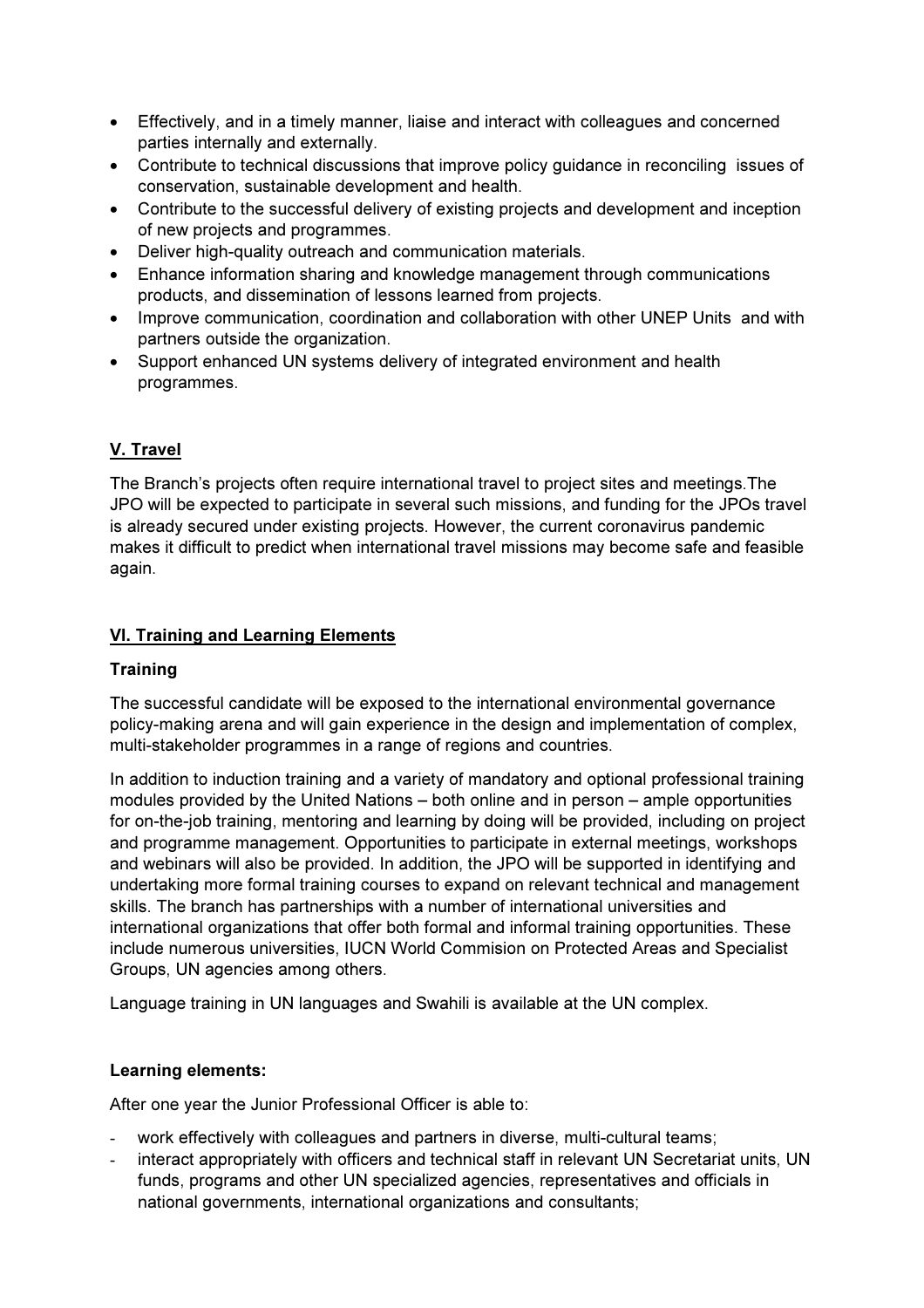- deliver well-written and well-researched technical documents and policy briefs based on the best available evidence;
- understand the international environmental governance and policymaking arena;
- operate management and monitoring information systems.

After two years the Junior Professional Officer is able to:

- plan and organize international meetings and workshops independently;
- develop project proposals and results-based budgets according to UN standards;
- understand funding mechanisms and relationship management with donors;
- understand the project management cycle, design and plan projects using a resultsbased management approach;
- understand and apply financial accountability, integrity and other UN rules and regulations.

After three years (if applicable) the Junior Professional Officer is able to:

- integrate scientific evidence into sound policy proposals;
- implement and monitor complex projects, coordinating activities with multiple stakeholders;
- make technical and policy-related presentations to large audiences:
- facilitate technical working group meetings;
- deliver high quality outreach and awareness materials.

#### VII. Qualifications and Experience

#### Education:

Master's degree in biodiversity, ecology, environmental science, natural resource management or a related discipline. Exposure to interdisciplinary subjects, specifically health, is preferred.

#### Skills:

Computer literacy in the use of standard office software is required. Skills in data management and analysis are desirable.

#### Working Experience:

At least 4 years of experience at the national level, or 2 years at the international level in sustainable development and implementation of environmental related programmes, projects and activities is required. Interdisciplinary experience working across sectors of environment, animal and human health is a plus.

#### Language:

English and French are the working languages of the United Nations Secretariat. For the position advertised, fluency in English (oral and written ) is required. A working knowledge of French, Spanish or other UN languages is an advantage.